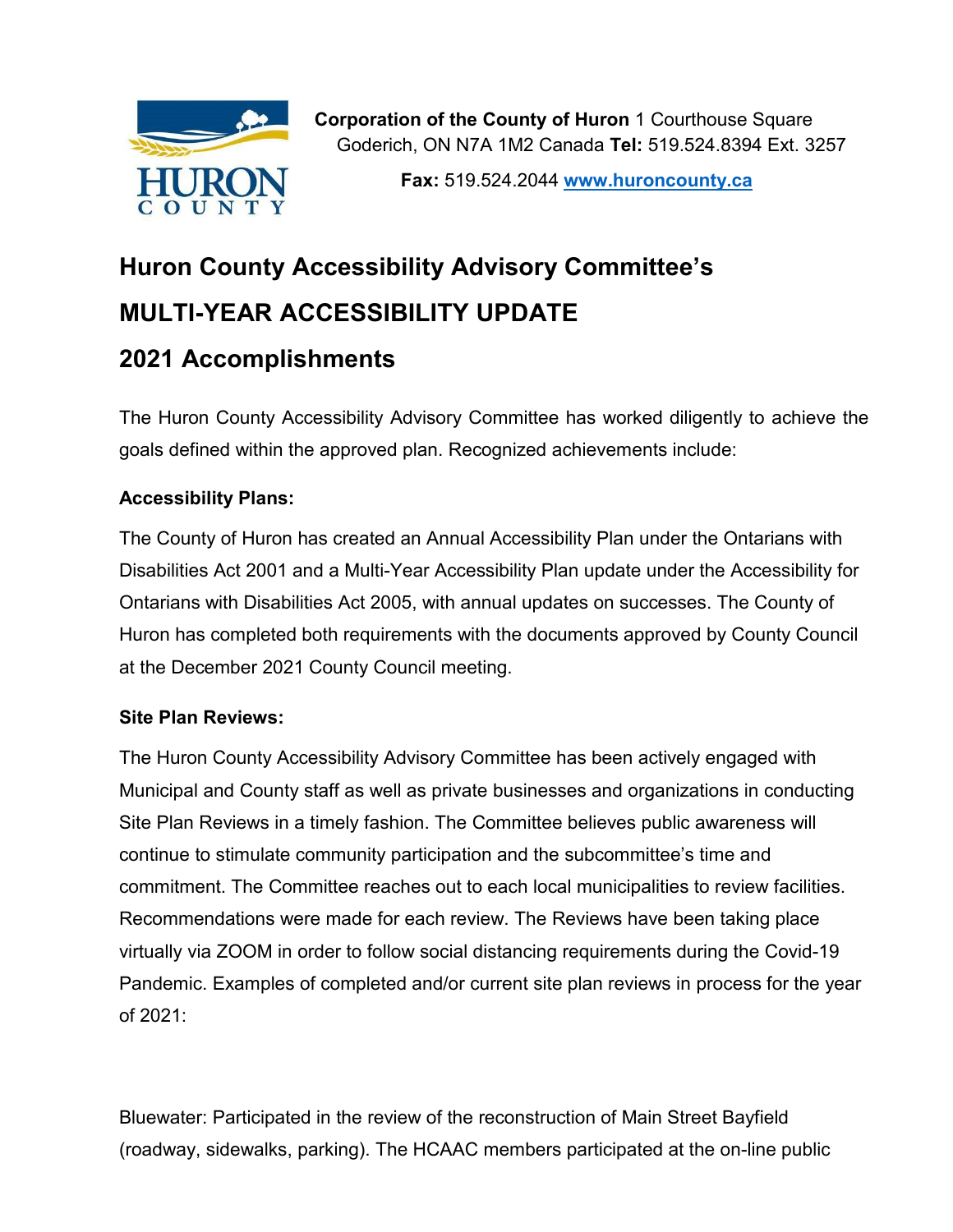meetings, met virtually with engineering and Municipal staff and provided written recommendations.

North Huron: Met with the architect and staff to discuss the outdoor performance stage for the Blyth Festival (adjacent to the Blyth Community Centre)

Central Huron: Met with Central Huron Staff to do a virtual tour of the Clinton Main Street businesses. Comments were provided to improve their accessibility (visually / physical).

South Huron: provided comments and feedback about concerns from a resident and accessibility issues at a main highway corner and the neighbouring plaza.

#### **Government Directives and Regulations:**

The Accessibility Advisory Committee has provided updates and advice about new government directives and regulations to County Council and the Municipal Working Group. The Working Group is made up of one volunteer/staff member from each lower tier. Each member of the group reports back to and shares newly developed resources and material approved by County Council to their Mayor/Councillors.

#### **2021 Accessibility Awards of Merit for Barrier-Free Design**

This Award promotes public awareness of the importance of barrier-free design and recognizes excellence in accessibility design. Awards are presented to the owner of a building or facility that has been designed or renovated with special regard to accessibility for persons with a disability. There are 2 award categories – Business and Non-Business/Public Sector organizations.

The following is a listing of the 2021 Award Nominees/Recipients:

| Award Recipient:    | Cait's Café, Goderich                   |
|---------------------|-----------------------------------------|
| Honourable mention: | Arnold Morrison, Wingham building owner |
|                     | <b>BMO Goderich Branch</b>              |

Non-Business Category

Award Recipient : Shoppability Project, Clinton, Central Huron Honourable mention: Kingsbridge Centre, ACW County Road 12 Reconstruction (Seaforth Main St), Huron East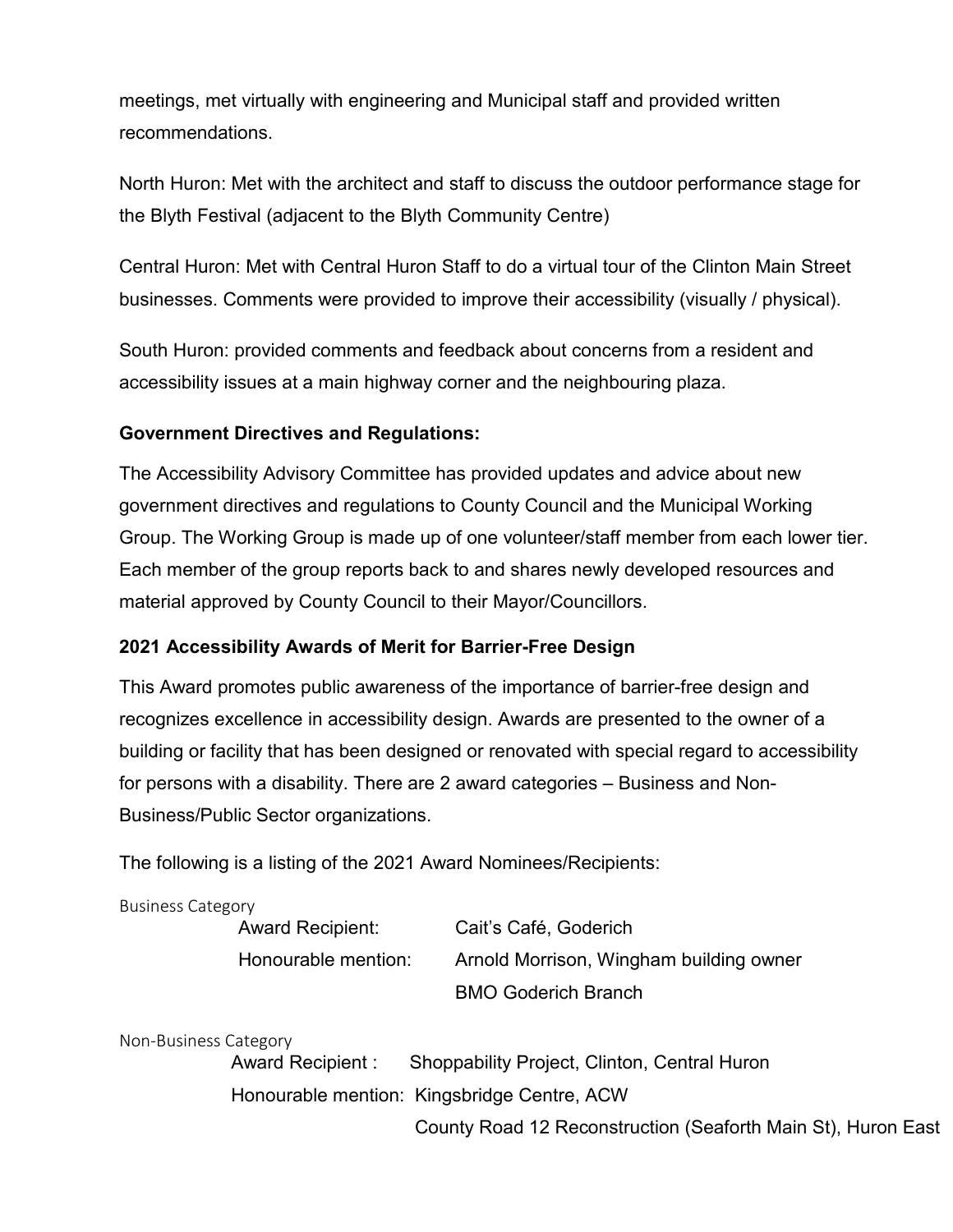## **Continued Relations with County Council, Lower Tiers and Businesses**

Due to Covid-19 impacts on curtailing events and activities, contact in 2021 with municipalities and the community has been via phone/virtual ZOOM meetings, and email.

### **Continued use of Resources:**

- A virtual ZOOM meeting was held with all of the the Huron County Building Officials to discuss accessibility.
- The Committee continues to promote and engage local businesses with the Huron County Stop Gap program, which encourages businesses to get involved in creating barrier free communities.
- HCAAC presented a "Accessibility Considerations for Business" webinar in June via ZOOM. This webinar was organized by the Huron Economic Development Department.
- Members of the Committee virtually participate in workshops and Conferences offered by the AODA on Accessibility.
- The HCAAC participated in the Back Alley Artist Extravaganza in Clinton during the reconstruction of the main Albert Street. A 4'x4' art board was created to promote the HCAAC, accessibility and that 'everyone is welcome' in Huron County.
- A Portable Accessible Washroom has been a focus of discussion for HCAAC and a special Sub-Committee was formed. They have met and want to make this project happen in 2022.

County staff and IT Department Website accessibility updates to meet January 1, 2021 AODA requirements. Content posted after January 1, 2012 must meet Web Content Accessibility Guidelines (WCAG) 2.0 Level AA. Beginning January 1, 2120: websites and web content posted after January 1, 2012 must meet WCAG 2.0 Level AA other than criteria 1.2.4 (live captions) and 1.2.5 (pre-recorded audio).

- Municipal Working Groups representatives working on their websites.
- The HCAAC continues to promote the development of accessibility training to employees/staff of all kinds through continuous learnings on training requirements defined in the Integrated Accessibility Regulation. These learning opportunities were customized into six modules: